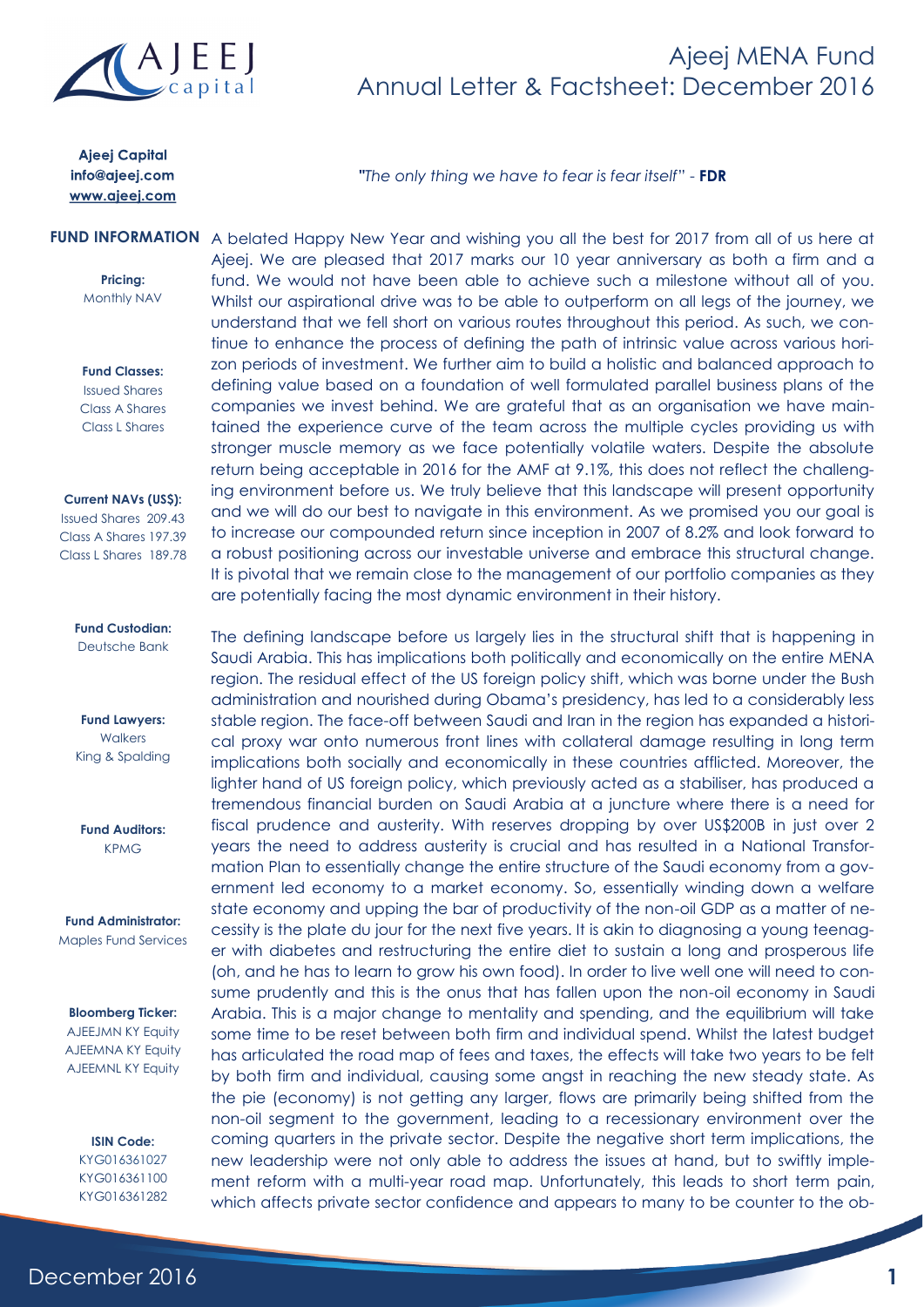

jective of enabling the private sector to create jobs given the young population. This shift will take a toll both financially and mentally, yet ultimately will lead to a more lean and healthy economy going forward. Therefore, the challenges of allocating are enhanced as are the opportunities, as there will be some clear winners and many losers from the prevailing environment. The short term may appear to have more challenges than opportunities, but it comes at a very important juncture as Saudi Arabia is poised to be classified as an Emerging Market and liberalisation of regulatory frameworks and further evolution of PPP will create a great landscape of opportunity over the coming five years. We at Ajeej are embracing this challenge and will be extremely intimate with management of our investment universe as they dissect and evolve to this new normal in Saudi Arabia.

The other market which has had a clear paradigm shift is Egypt, from a revolution to a re-revolution causing up to 2 years of dead weight loss to the economy, the inevitable milestone event of floating the Egyptian pound and moving from 8.8 EGP/USD to over 19 EGP/USD finally happened in Q4. This is an important first step in ultimately liberalising foreign capital flows and making this important consumer market more attractive to FDI as it embarks in an albeit less bold reform program. Ultimately the economy has much fewer cards to play than its neighbour across the Red Sea, but reform is set to come but with tangible real wages of individuals dropping by up to 40%. With inflation soaring over 20% the key toggle to watch for is FDIs, an improvement in tourism, improved governance in economic management and ultimately a resurgence and catch up in real wages (more on this later). Similar to Saudi Arabia the equilibrium and external factors needed for this transformation to occur requires exogenous factors which Saudi Arabia is more immune to. However, there is a road map that could lead to success and provide a resurgent investment opportunity for our portfolio in the coming period. Whilst we don't have exposure to the market and did so only marginally in the past few years we look forward to a change within the portfolio as we scout for new opportunities.

As we are still in the process of restructuring the portfolio to account for these changes and implications on the respective business plans to the companies; we have a cash position of just over 22%. We believe that Saudi Arabia and the UAE will continue to be core markets, however, opportunities in Egypt and bottom up stories in other GCC markets may play a more significant role in the coming period. We have provided some more in depth industry, macro and company pieces in important aspects of your portfolio both historically and for the future.

### **Saudi National Transformation Program**

In June 2016, Saudi Arabia published its National Transformation Program 2020 ("NTP"). The NTP is intended to outline intermediate targets to help move the country closer to the longer-term position envisioned in Saudi Arabia's Vision 2030. In the NTP, many strategic objectives are identified, with key performance indicators that will measure how well each strategic objective is being achieved - KPIs are shown as of a "baseline" level and at a 2020 target level. The KPIs are organised by government ministry or authority (24 entities, with 178 strategic objectives and 371 KPIs in total), giving clear ownership of the various objectives. Total costs of the NTP estimated to be covered by the government over the 5 years of the program are SAR268B (US\$71B), with 55% of those costs directed to four areas: Ministry of Housing (particularly for financing to help Saudis afford homes and to help private developers build homes), Royal Commission for Jubail & Yanbu (development and enhancement of various industrial cities), Ministry of Education, and Ministry of Health.

As mentioned in our May newsletter, we applaud the level of transparency available in the document, but also note that some of the targets presented are either unrealistic, inconsistent with figures presented elsewhere in the program, or left as incomplete ("under study"). With that said, the economic and development initiatives that Saudi is seeking to achieve are huge in scale and surely difficult to summarise and support fully in such a document, particularly when the initiatives and objectives are originated and consolidated by multiple consultants working with multiple ministries. The document does make clear that certain sectors will see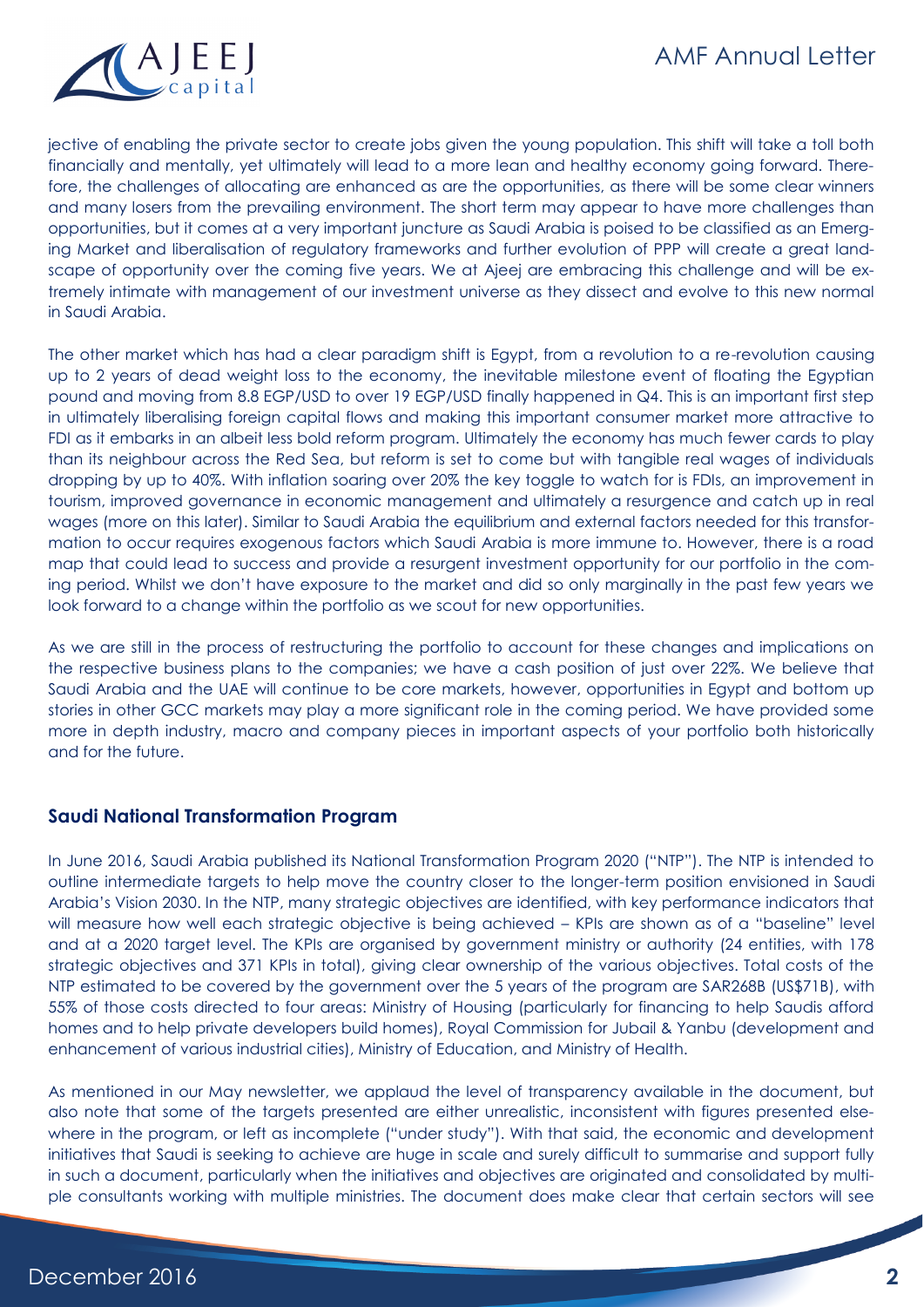

particular targeting for development – healthcare, education, mining/gas output, and religious tourism, for example. Moreover, the overarching needs to increase fiscal discipline, to source greater government revenues from non-oil activities, and to provide more employment opportunities for Saudi nationals are made clear. The document calls for a US\$98B increase in non-oil revenues by 2020, and energy/water subsidies are to be reduced by US\$53B.

While there were a number of gaps in the numbers presented in the NTP when it was published, some of the initiatives gained more clarity as 2016 progressed.

**Example 1 – Public Sector Wage Cuts:** In October, Saudi announced major cuts to the allowances and benefits of government workers. The NTP had indicated a 20% headcount cut in the Ministry of Civil Service section, and a cut to the government wage bill from SAR480B per year (baseline) to 456B per year (2020 target). While it is unclear whether the announced wage cuts will result in resignations or early "retirements" sufficient to reduce government worker headcount significantly, the cuts are clearly consistent with the direction indicated in the NTP and give credibility to the government's willingness to follow through on some of the very ambitious and severe changes shown in the NTP, notwithstanding the potential for some discontent among Saudis. Initial expectations upon announcement of the cuts were that Saudi government workers could face a 20% cut to take home pay on average, with some workers impacted even more significantly; subsequent discussions we've had lead us to understand that the impact so far is less, closer to the 5% level on average. Nonetheless, the cut in spending power will reverberate through the economy, as impacted workers will have to decide in which areas to cut back.

**Example 2 – Non-oil Revenues:** In December, the government published its "Fiscal Balance Program – Balanced Budget 2020." This document builds further on the theme of fiscal reform outlined in the NTP. Sources of new non-oil revenues identified in this plan include fees to be levied on expat workers, beginning in 2017. Fees will increase on expat workers and their dependents each year from 2017 to 2020, with higher fees charged to companies that employ fewer Saudis than expats. At the full implementation in 2020, a company will pay an additional SAR9,600 (~US\$2,500) per year per expat employee in excess of the number of Saudis working in the company and SAR8,400 (~US\$2,200) per year per expat employee equal to the number of Saudis working in the company. (The dependent fee will reach a further SAR4,800 (~US\$1,300) per year per dependent.) These fees are meant to encourage companies to hire more Saudis, as they should move the cost of expat employees closer to the cost of Saudi employees. In our preliminary sensitivity analysis, the potential impact of the new expat fees on listed companies' expenses ranges from extremely insignificant (banks, petrochemicals), to highly significant (low margin manufacturers/industrials, grocers). Other non-oil revenue streams outlined in this program include a 5% VAT (already in discussion with other GCC countries, to be implemented in Q1 2018), excise taxes on products with harmful health effects such as tobacco and soft drinks (to be implemented in Q2 2017), and tariffs on luxury goods. The government expects to generate SAR152B (US\$40B) in incremental revenues from the expat levies and these taxes by 2020.

**Example 3 – Subsidy Reduction:** In the Fiscal Balance Program published in December, the government outlined a plan to move energy and water prices in the Kingdom to international market prices by 2020. During 2016, the first phase of reform was implemented for both households and companies, and the government estimated savings of SAR27-29B (US\$7.2-7.7B) for the year. The December document states that electricity prices for households will be linked 100% to reference prices in 2017, while for companies that will happen in 2018. In 2019, both households and companies will pay fully for water based on reference prices, and companies will pay reference prices for all energy products except butane, propane, and natural gas. By 2020, both households and companies will pay 100% of reference prices for all energy products. The government expects to save SAR209B (US\$55B) from these energy and water reforms. The government states that it will provide targeted support for energy intensive industries so they can become more energy efficient and globally competitive. Moreover, it will provide household allowances for lower-income Saudis to help alleviate the impact of higher water and energy prices and the other negative impacts to income such as VAT and reduced pub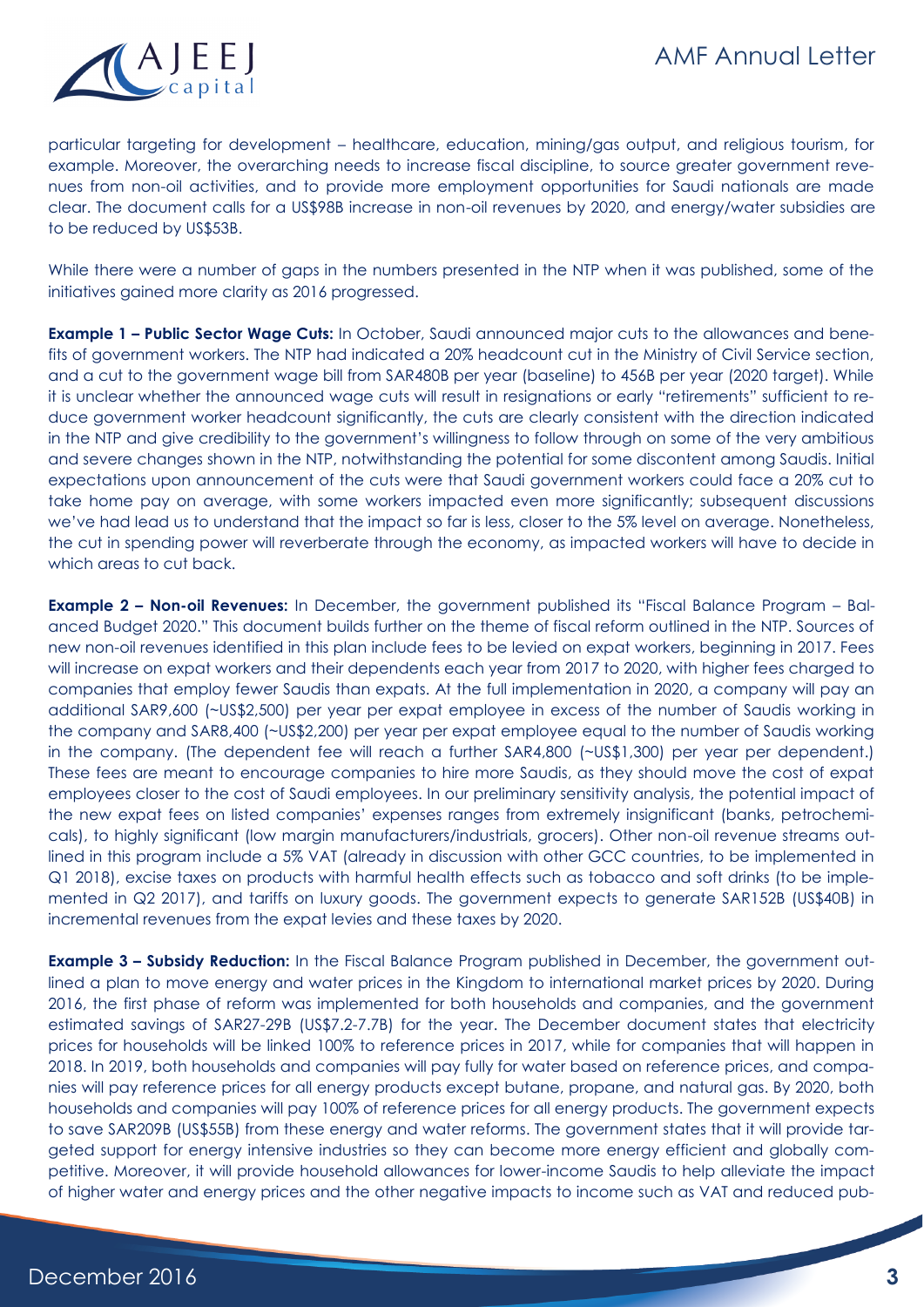lic sector salaries.

Clear implications of the NTP and the related subsequent announcements are that the Saudi consumer will no longer have the same purchasing power as before, and the private sector will be "taxed" in various forms to plug holes in government finances. It should be noted that the government said with its 2017 budget announcement that there will be no income taxes on Saudi citizens, expats, or companies until at least 2020. This is a structural change for the Saudi market that will continue to have significant impacts on both the fundamentals of listed companies and the sentiment of investors (domestic in particular) toward the Saudi market.

We visited several Saudi government ministries during Q4, and our impression from our meetings is that there is indeed a sense of urgency among senior Saudi leaders to implement changes such as those mentioned above and truly transform the economy to be more sustainable, while oil prices are subdued and there is thus external support for such a major transformation. Positively, it appears that decisions are being taken relatively more quickly than in the past, and there is more coordination amongst government entities than may have been typical previously. To further assess progress toward the strategic objectives outlined in the NTP, it would be good to see additional disclosure on government funds actually allocated to the various ministries for such objectives during 2017.

It does seem that the government realised after the first 9 months of 2016 that fiscal austerity purely at the expense of the private sector had major negative repercussions, more so than they were expecting. During the year, as the government sought to get its house in order and reign in unnecessary spending, its payments were delayed to many private sector companies, ranging from contractors to hospitals. This caused severe challenges for companies, who could not pay salaries to their employees. As we discussed in our October letter, the government ultimately paid a significant portion of its arrears to the private sector in Q4 2016, aiding a major rally in the stock market, and committed in its 2017 budget announcement that all remaining arrears would be paid within 2 months and that private companies would not face payment delays in 2017. Nonetheless, it is clear that the private sector will continue to feel pain on both the top line (as consumers have lower purchasing power) and the bottom line (as companies start paying higher levies on expats, higher energy and water costs, etc.).

### **One notch or two? Saudi belt tightening…**

In continuation to the discussion of NTP 2020, we take a closer look as to what this means for the consumer sector which has been a pillar of the AMF portfolio since its inception. In short, the NTP 2020 has brought in a new era for the Saudi consumer. Sadly gone are the days of double digit household income growth and late nights spent buying designer handbags in the Kingdom Centre. Times are changing throughout the country with families having to adjust to income cutbacks and potential job losses. As a result, not only are we experiencing a reduction in spending, we are seeing a shift in the composition of the average shopping basket.

The (so far) announced fiscal reforms are not for the faint hearted – but are necessary measures to secure Saudi Arabia's long term prosperity. In short, Saudis need to get to work and at lower wages than they have been accustomed to historically. In the past five years, Saudis as a percentage of the Kingdom's total labour force have increased from 20% to 25%, and under the current plans we expect this should reach at least 30% by 2020. While there has been a significant amount of noise around public sector allowance/wage cuts (discussed above), according to the SAMA data, public employees only account for 10% of the total labour force, however, roughly 50% of total wages. The number of Saudis in the private sector have doubled from 2011 to 2015, however, still only represent 16% of the private sector workforce. It is clear that while the Government is trying to reduce its overall wage bill, it is the private sector that will have to pick up the slack, which will add further pressure on margins.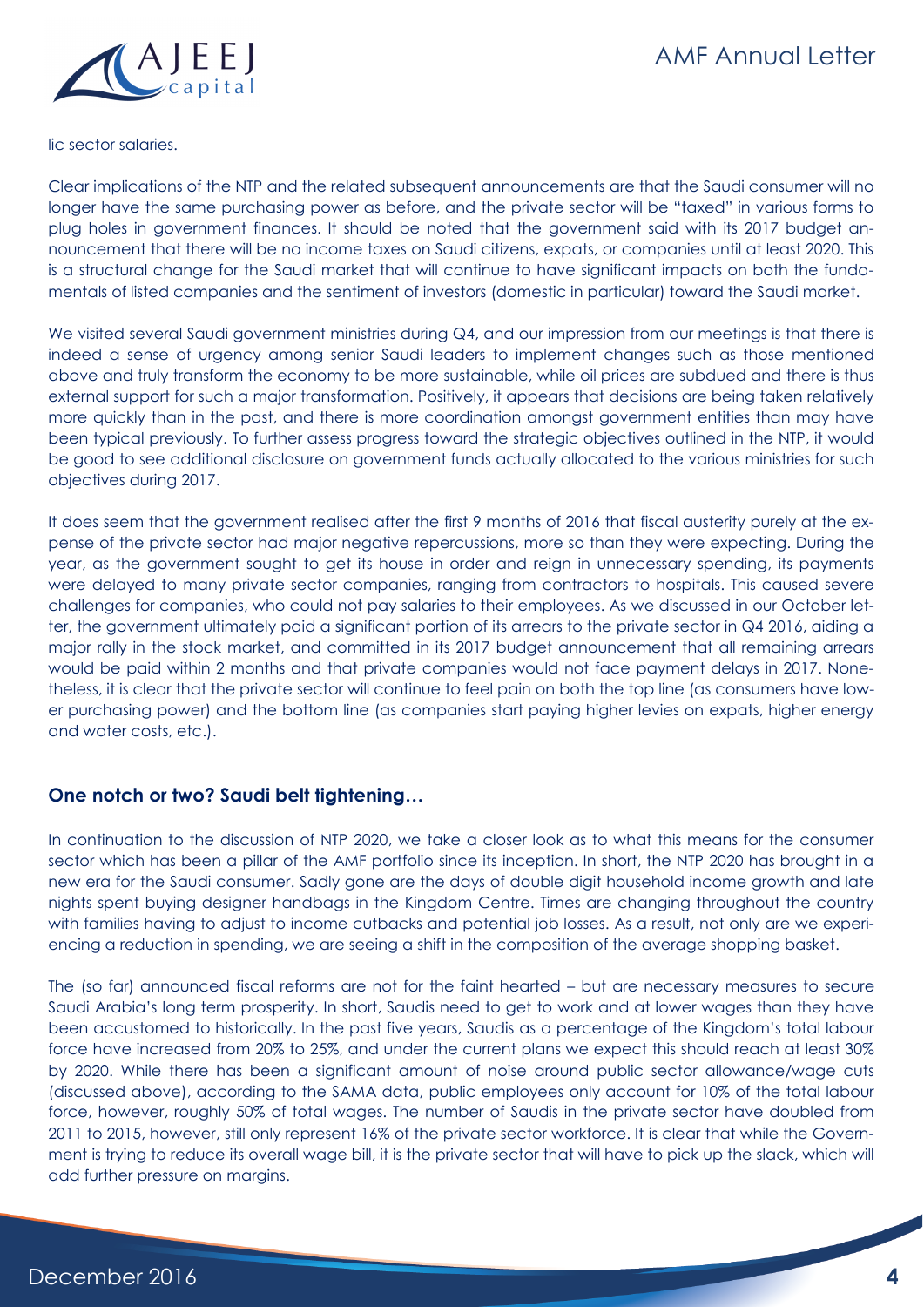

What is difficult to estimate is the number of foreign labourers leaving the kingdom and at what rate? The most obvious sector exodus comes from construction - these tend to be low income earners who do not spend their income within Saudi, but rather remit their earnings to their families back home. Although we will have a lower total number of workers, we expect to see a potential increase in average salaries across the private sector as companies are forced to hire higher earning Saudi employees. To save the targeted SAR30B, the government would need to cut public sector wages by a total ~10% (as mentioned above, the latest cuts amount to possibly a 5% reduction only), assuming the private sector manages to keep salaries flat, we estimate average household income could drop by -8% to -10%.

So, your disposable income is down -10% and your petrol, water and electricity bills have increased - what next?! Well to start with, fewer holidays (sorry UAE tourism and more specifically Dubai Mall!), fewer family meals out (trade down to Herfy?), less Louis V and more Zara, and really, frozen Brazilian chicken isn't that bad... Looking into the category CPI numbers, we see certain 'discretionary' segments are already starting to adjust: food, clothing & footwear and restaurants & hotels have seen a slowing rate of inflation, somewhat compensating for the surge in basic household costs.

Some segments within the consumers are clearly more affected than others. Unfortunately for the grocers, they are being hit from every angle, smaller average consumer basket size, higher wage bill (which already accounts for vast majority of their costs) and higher energy and transport bills. And in such a delicate environment we see limited room to push through food price increases in the near term. For the food manufacturers, their saviour has been historically low global commodity prices – bringing slight relief to overall margin compression. However, we can't count on this to last forever, who knows where/when the next drought or bout of bird flu might hit…

Somewhat surprisingly given the number of perceived negative announcements for the consumer coming out of Saudi we are seeing some stabilising of POS + ATM data. Additionally, we have seen some decent 4Q/2016 results out of a number of the retailers including Jarir, SACO and Extra (who achieved an astonishingly successful annual Mega Sale), pointing to some level of pent-up demand and potential levelling of consumer optimism. While the downward pressure has certainly not disappeared, recent earnings and anecdotal evidence suggest Saudis still want to shop…just at better prices.

While last year's volatility is sure to work its way into 2017, we continue to see reasons to be optimistic as these policy changes are long overdue and are fundamental changes necessary to strengthen not only Saudi Arabia, but the region in general for the long term. We expect that margins will remain under pressure across the board and for the foreseeable future; however, we also see some strong operators at reasonably attractive valuations when taking a longer-term view, and that as we have reiterated before and will reiterate again is where we continue to cast our view to look for hidden value.

### **Egypt Takes a Pound-ing**

The Egyptian market was one of the world's best and worst performing markets in 2016. This paradox was made possible by the local currency's devaluation against the dollar which took the official spot rate from 8.8 to the 18-19 range by the end of the year. The result was that the country's main index was, in local currency terms, up over 76% for the year, and concurrently, in USD terms, down -24% for the year. However the devaluation, as we have mentioned in previous commentaries and earlier in this letter, is only a small part of a much larger picture, and although the interbank rate has been given a new lease in life, there is still a backlog of capital waiting to be repatriated. Let's face it, the serious investors with deeper pockets won't be returning to the Egyptian market in a meaningful fashion until they can be certain that they can get back out again…and that's the crux of the problem.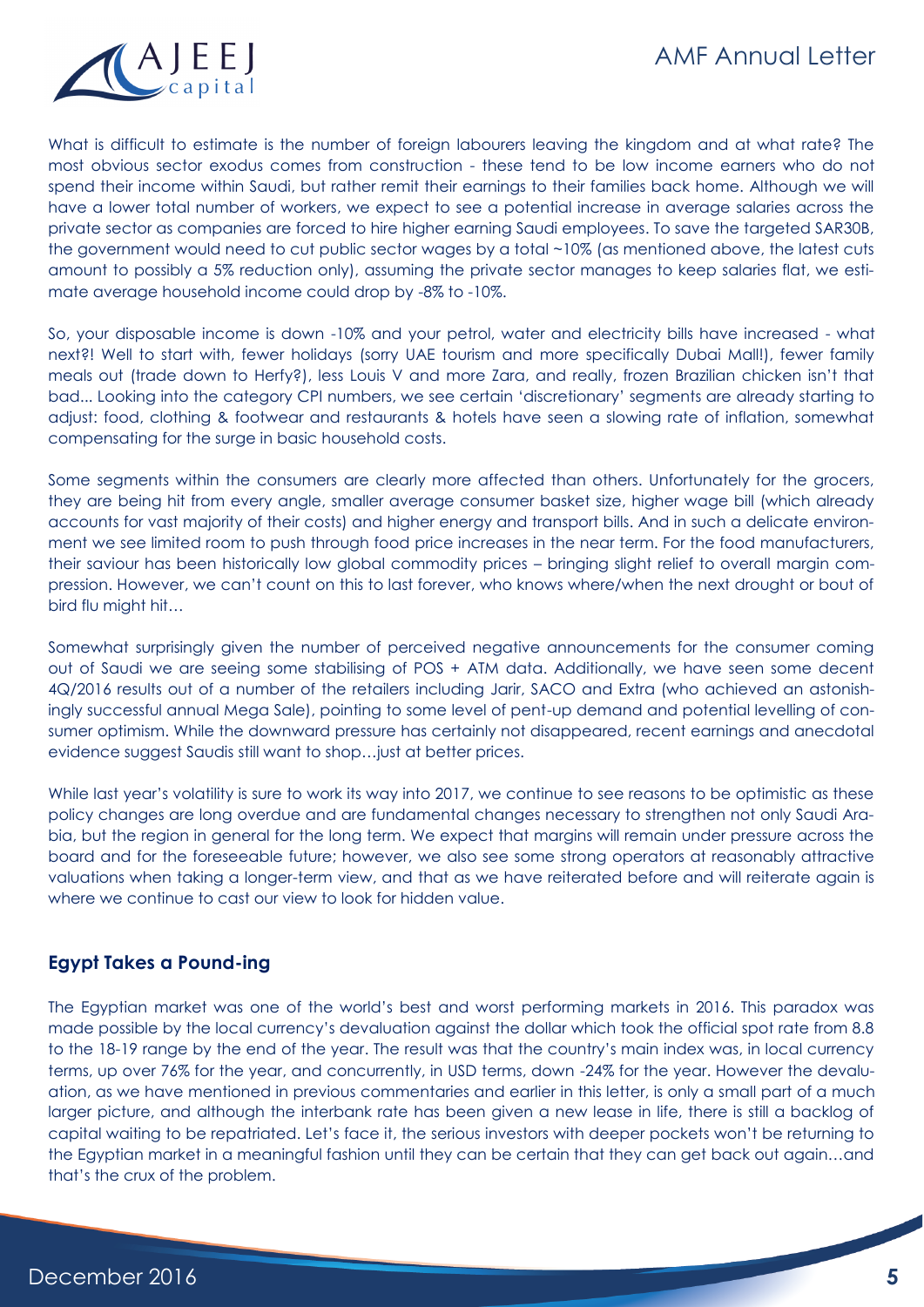

Regardless of who we discuss the Egyptian story with, the overwhelming majority opinion is that the economic initiatives and developments in Egypt are setting up the country to be one of the most attractive investment opportunities in the region certainly, and perhaps even in the EM space at large. There are, however, a few niggles with these calls unfortunately. Firstly, yes we agree, a cheaper pound should lead to cheaper exports and a reinvigoration of an economy in general, but that will only happen if there are goods produced to export in the first place. The graph below reflects Egypt's trade balance, during a period of a continuously weakening pound:



Unlike other EM peers such as South Africa or Brazil, Egypt does not have a burgeoning commodity industry, nor is it similar to Turkey where its manufacturing sector has gone from strength to strength over the past two decades. Because of weaker investments, misappropriation of capital and a general lack of framework and weak governance, Egypt's true potential has never been tapped. Take tourism for example, a country which borders the Red Sea and Mediterranean Sea, boasts Ancient Egyptian, Greco-Roman and Islamic archaeology, is home to the world's longest/largest river and has one of the most incredible desert landscapes on the planet attracts fewer visitors than Dubai (kudos to Dubai, but Egypt can do better). Today, the country is starved for investment capital that is needed to increase productivity on the fronts of manufacturing, agriculture, tourism, logistics, etc., which ultimately means FDIs, especially with the halving of the purchasing power of the pound locally internal investment is expected to be weaker for a while. So, the next question is how to attract more foreign capital to the market? Actually, first we need ask ourselves why foreign capital is staying away to start off with. The reality is that foreigners have been wary of investing in Egypt for decades due to a weak institutional framework, and an overly tactile governance framework, but they have been especially wary over the past 5 years because of capital controls. Right now, there are many examples of airlines, IOCs, etc. that have been unable to dollarise their Egyptian profits and have been forced to watch the currency depreciate, and their profits wither, as they hold it with no clear respite visible. So with that in mind, existing investors, let alone new ones, are loath to allocate further capital until they can be certain that repatriation is no longer an issue. The band aid fix came in Q1 2014 when the central bank initiated the "mechanism", which basically guaranteed the repatriation of new capital into the economy for a surcharge of 50bps above the official spot rate. This has allowed capital to flow back in opportunistically over the past couple of years, and significantly over the past couple of months. However, there is once again a caveat to be aware of. In the past, new capital in the market which bolstered the central banks foreign reserves (as depicted by the graph below) was allowed to trickle through to the real economy, as repatriated dollars were sourced directly from the market. In contrast, with the new mechanism foreign capital recently coming into the market is for the most part useless as it is stuck in escrow.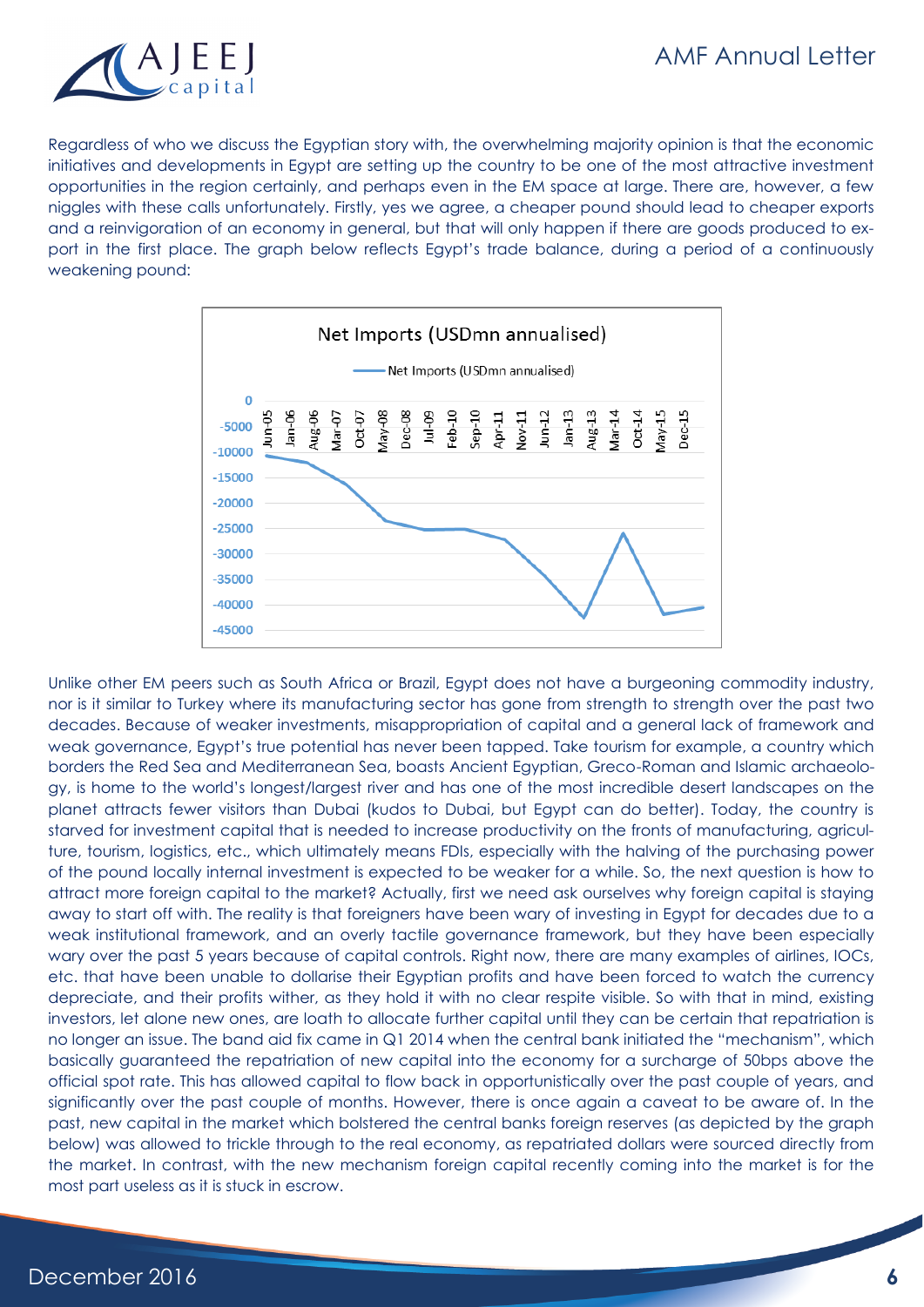



So, the next issue to tackle then is clearing the backlog of capital waiting to be repatriated that is not under the CBE's mechanism. From our own direct sources, we have been able to ascertain that the backlog queue currently stands at about 6 months. This is a far cry from its worst days, which we estimate to have had a two year waiting list on USD sourcing. Still though, it will take a few months at the very least to clear the remaining 6 months of money. Once that happens, the CBE's mechanism would become, we hope, unnecessary and a healthier stream of capital can start returning to the land of the Nile and the economic tides can stop ebbing and start flowing once more.

Finally, having defined the critical path that Egypt needs to follow for success, which is namely as follows:

- Clear the backlog of capital queued for repatriation, leading to
- A more attractive investment landscape, leading to
- An increase in foreign direct investment, leading to
- Increased investment in manufacturing, industry, agriculture, tourism, services, et al., leading to
- A more productive economy that can export more and needs to import less…

we, as investors in the public equity space, and fundamentally driven ones at that, must be able to reconcile economic progress (or the lack thereof as the case may possibly be) to stock market returns. In our ever nascent MENA markets this is not always a straight forward endeavour, but as we mention in the opening segments of this letter, we maintain our drive to uncover fundamentally strong bottom opportunities across the region, and to that end, we will certainly be spending an increased amount of time in Egypt in 2017.

(Good luck in the CAF tournament for any Egyptian football supporters reading this right now).

#### **The Genius of E=MA2R**

In 2017, Emaar will celebrate its 20<sup>th</sup> anniversary, and over the coming decade it will continue its transition from land owner/developer to a pure asset light developer/operator, developing land and operating assets owned by other entities. That transformation, one not yet made by any other MENA developer, is largely due to the immense brand equity it has generated across its residential, retail and hospitality portfolios. Its sunrise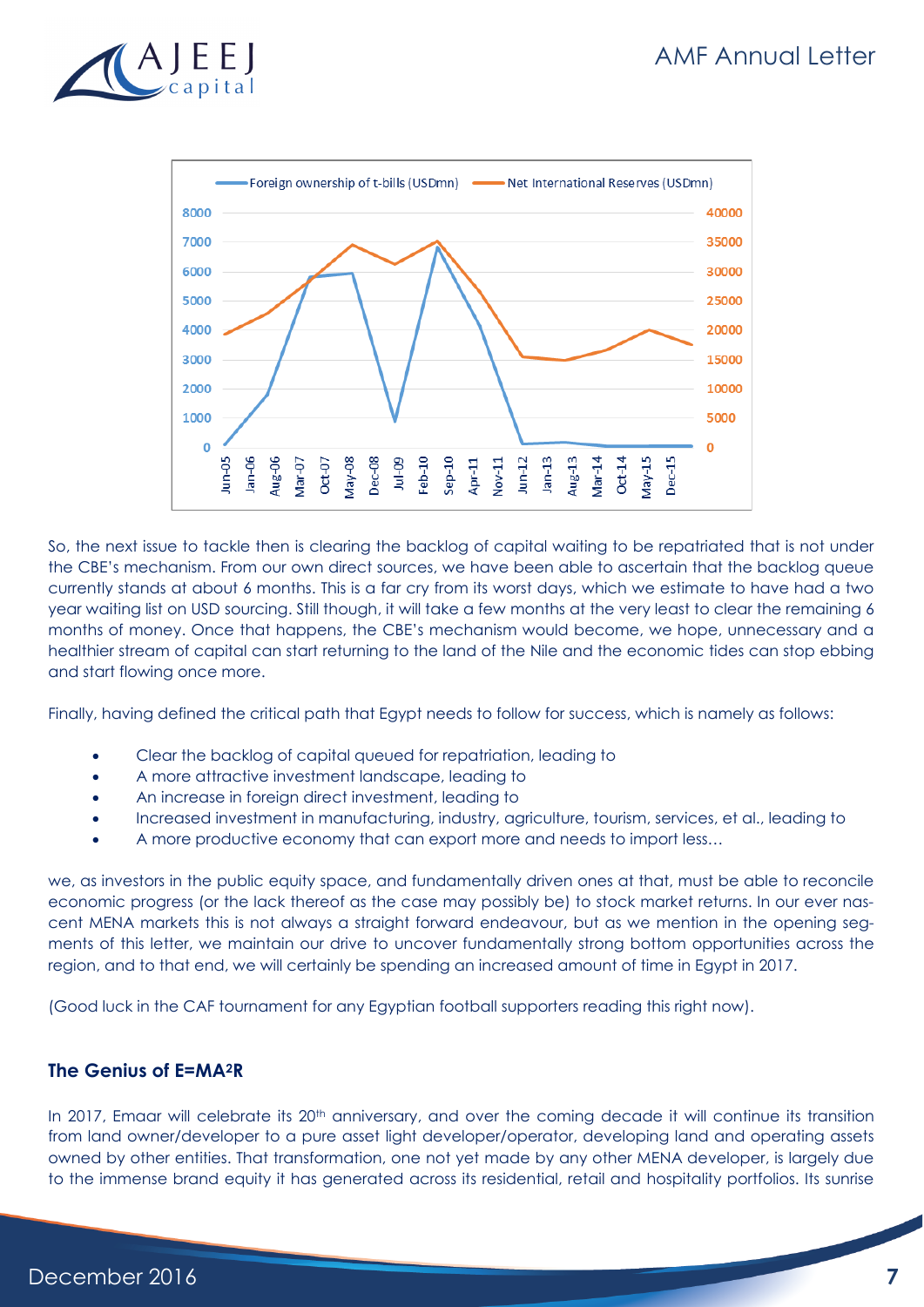# AMF Annual Letter



symbol and hotel brand 'The Address' are widely recognised across the region and we expect that its two subsidiary IPOs (Emaar Malls and Emaar Misr) in the past 3 years will be followed by IPOs of its hospitality, Turkish and perhaps Indian real estate businesses over the next 5 years. To a large extent, Emaar has created that brand equity through the successful development of the 500 acre Downtown Dubai community, which for many living outside the Emirate, has come to embody Dubai itself.

2016 saw Emaar achieve a pivotal milestone in its history, as the final product launches in Downtown Dubai took place. Over the next 4 years, construction and handovers of the final residential towers, hotels and retail districts will occur, closing a remarkable chapter in the history of a company that is in many ways is the face of Dubai's cosmopolitan ambitions. In just 16 years, Emaar will have completed the transformation of a sandy land plot gifted to them by the government into a vibrant district home to over 50,000 people, the world's largest shopping mall and its tallest tower, and various other entertainment and leisure superlatives features too numerous to list here.

In the figure below, provided by Emaar, blue items are complete, while orange items are under construction.

Sky View The Address Fountain Vi ŏoo The Address The BLVD Burj Victa<br>The Addre  $\overline{\mathbf{o}}$ Rove Hotel (Za'abeel) **Il Prin** Ope B1 **PO** Act one Act two **P** Do Forte Opera Grand BLVD Height **BLVD Cre BLVD Point** Vida Re **Standard Chartered Building** Fraar Square 1.2.3 Emaar Square 4,6,6 **Boulevard Plaza** The Lofts d Bin Rashid Boulevan 8 BLVD Walk **Stand Point** Burj Part **Burj Reck** 29 BLVD The Dubal Fountair **BLVD Central** Burj Khailfa Tor Souk Al Bahar Al Bahar Resid The Palao Burj Reck The Old Town Island Sahaa Office tareen Reci Vida Hofel



Over the life of the Ajeej MENA Fund, we have chronicled and invested in Emaar through ups (mostly) and downs in its equity valuation, but the value creation the company has generated in Downtown Dubai has been remarkably steady, with the baton alternately handed off between residential development, land plot sales, commercial developments, retail asset recurring income, and hotel/leisure income. Nowhere else is Dubai's proof of concept for the 'If You Build It, They Will Come' as clearly demonstrated as it is nightly in Downtown Dubai, as crowds of locals, residents and tourists gather to watch the half hourly fountain shows in Burj Lake. The company has deployed the excess returns generated by its Downtown assets in international investments across the region, taking the template for various sections of Downtown (its tower clusters, entertainment spaces, boulevards and commercial districts) and using them in developments in Egypt, Saudi Arabia and Turkey with some success.

When initial units in Downtown Dubai were launched in 2003/4, few could have predicted that just a decade